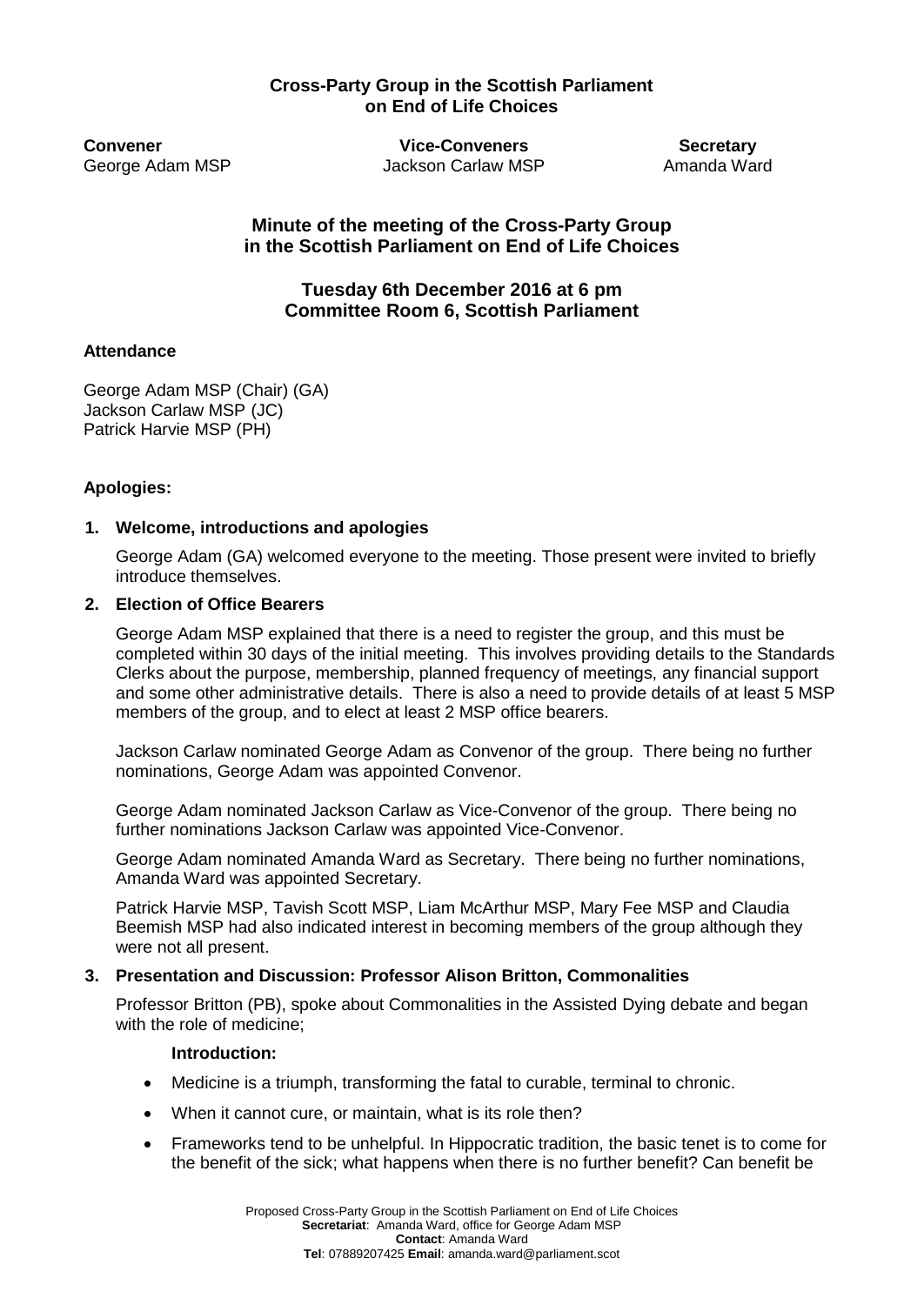redefined sufficiently to have a clear a role in the assisted dying process as well as the process of living?

- What of Medical ethics? the framework around which medicine is practiced.
- A blurring of lines can also be seen between medicine and the political order.
- WHO definitions of health that of a complete physical, mental and social wellbeing more generally. A tall order to place upon health care professionals.
- Society needs to find a way to address the dilemmas and the emotional arguments behind them, that advances in medicine has brought. New possibilities also bring limitations and difficult choices. We strive not only for a good life but a good ending to our life.
- Excellent palliative and hospice care has evolved to help us address needs beyond the clinical but it is not always a complete answer.
- 'For some years now, I have been involved with the debate concerning law and decision-making at the end of life. So tonight, I wish to put aside, for and against and instead to explore common themes. I believe that it is only when we find and acknowledge common ground that such arguments for or against legislation can be addressed'

### **People:**

- Theories abound that people's views have changed towards the role of medicine and healthcare more generally.
- An important legal milestone was the recognition of the principle of autonomy. Healthcare paternalism is now viewed as outmoded and unwanted. Autonomy cannot and should not be viewed as an absolute. In the 21st century, there is no doubts that medical progress removes constraints and impediments, focus on quality of life dominates how we live.

### **Legislation:**

- Evolution of legislation in assisted dying is an enduring one.
- *Postma* case discussion Doctor not required to keep patient alive if contrary to their will. 1999 Dutch Govt proposed legislation to codify existing practice. Did not legalise end of life assistance but instead provided statutory assistance against prosecution.
- Today, the Netherlands has been joined by the Benelux nations, countries as diverse as Switzerland and Columbia and 6 US states. Whilst most have reached this point by different means, it is natural that one looks to the experience of other jurisdictions to inform the recent proposals which have been laid before the Scottish and Westminster Parliaments.
- Despite variations in jurisdictional regimes, there are similarities too-; What form should a request for assistance to end life take, minimum age (12, 16, 18), how will the consultation and referral process be monitored, how is capacity to be determined and protected, who will oversee reporting and scrutiny, who will provide the assistance and above all how is transparency, accountability and equity to be insured. Many jurisdictions have experienced difficulties in agreeing upon terminologies and definitions, not least our own.

### **Jurisdictional Definitions**

• In 2010, the late Margo McDonald MSP, proposed the End of Life Assistance (Scotland) Bill which aimed to 'enable persons whose life has become intolerable, under certain conditions, to legally access assistance to end their life.' She sought to achieve this by decriminalising both euthanasia and assisted suicide under the single definition of End of Life Assistance. Fundamental distinction between Euthanasia and Assisted Suicide concerns roles and responsibilities. The 2013 Bill brought forward by PH MSP after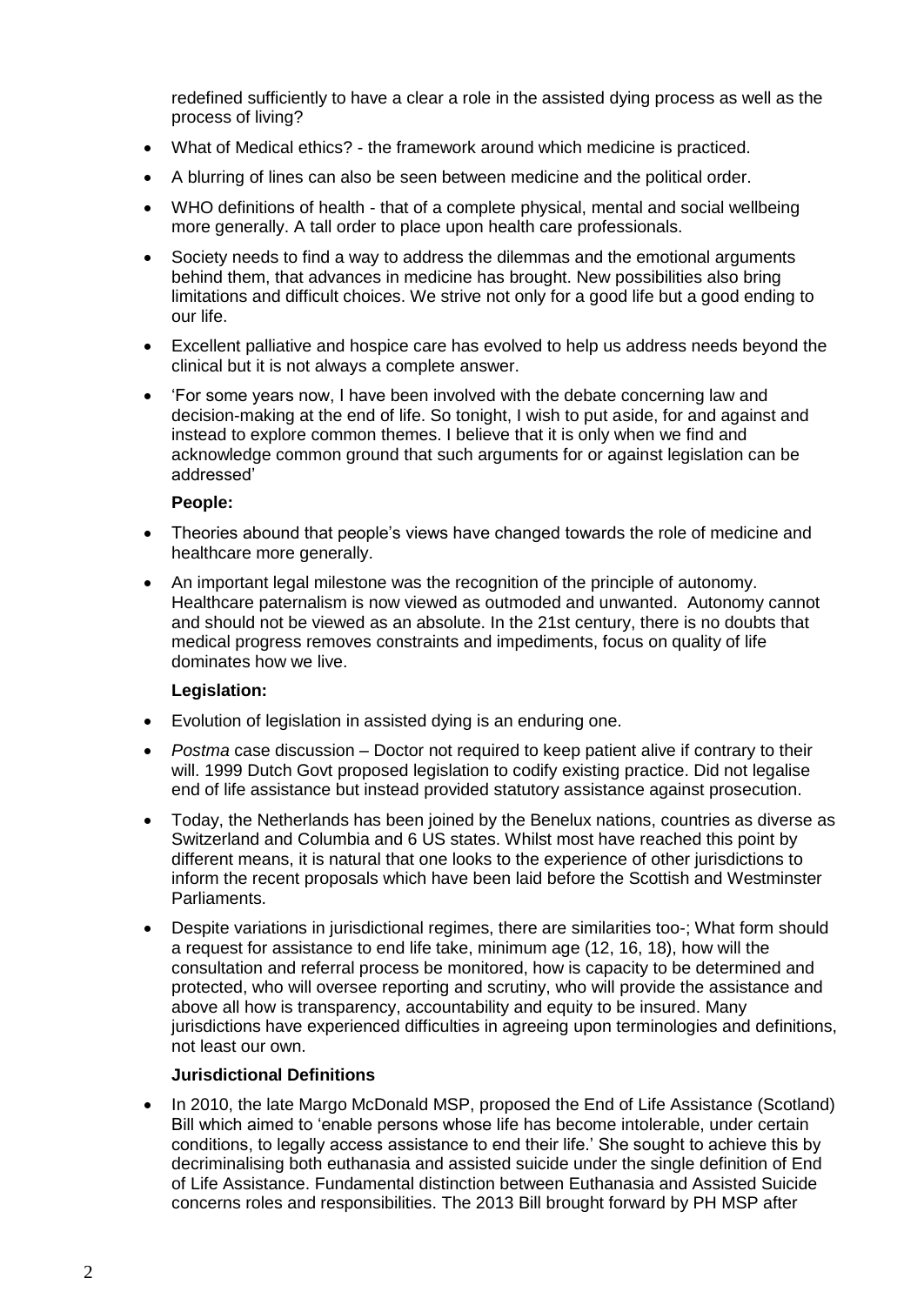Margo's death, did not include Euthanasia only assistance to die. Netherlands and Luxembourg encompass both Euthanasia and Assisted Suicide, all American states only permit Physician Assisted Suicide for adults, Switzerland permits Assisted Suicide but excludes Euthanasia – the law there also does not require a physician to be involved nor does it require the recipient to be a swiss national.

# **Dignity**

What also of the concept of dignity? One recurring argument is that the purpose of legislation would allow a dignified death. Is it possible to harness what dignity actually means in legal terms? Opposing views usually centre around whether dignity can ever really be lost through illness and disease or do such conditions of illness or disease emphasise what it means to be human. Two examples were given to illustrate how polarised these views can be.

# **Legal Clarity: courts or parliament**

 A further common and recurring theme is that existing law in Scotland needs to be clarified in relation to assisted dying. It is perhaps better to say that the law needs to be reviewed rather than clarified because opponents in equal measure will say the law is clear. A second issue is whether this clarity would be provided by the courts and the common law or parliament through legislation? Constitutional discretion was discussed.

# **A Comparison with England and Wales followed:**

- The Suicide Act 1961and the DPP
- Prior to 1961 the law of England and Wales was to treat suicide as contrary to criminal law and, as such, an individual who unsuccessfully attempted to commit suicide could be punished. Section 1 of the Suicide Act 1961 changed this to provide that suicide is not a criminal offence. However, section 2 (1) of the 1961 Act makes it an offence to encourage or assist the suicide or attempted suicide of another. The offence carries a penalty of up to fourteen years" imprisonment. Under section 2(4) of the 1961 Act, the consent of the Director of Public Prosecutions (DPP) is required to initiate proceedings for a prosecution relating to assisted suicide. The DPP can also dispense with prosecution if it deems it so appropriate.
- The first such case was that of Diane Pretty v DPP in 2002. Daniel James (2008). The tide turned a little further in the case of Ms Purdy in 2009. So, is there a need for clarity in Scotland? Do these judgments have any impact here? The Suicide Act does not apply to Scotland. Punishment could be more severe in Scotland than England – 14years under the 1961 act for assisting in a suicide *v* murder or culpable homicide in Scotland and life imprisonment. DPP has produced specific guidelines on assisting in death for England and Wales, Lord Advocate in Scotland has not done so. Consensus is that parliament is best placed and it would be constitutionally appropriate for them to legislate or otherwise for this.

Medical jurisprudence has settled that we can refuse medical treatment and or to ask for it to be withheld or withdrawn. However, what if there is no treatment to refuse- nothing to be withdrawn?

PB summarised that: 'We should embrace the opportunities that healthcare has brought to us but we do have to be realistic in our approach. In our search for the acknowledgement of our personal autonomy, and discarding paternalism somewhere along the line, we have created void between the two. If we don't address it, it is inevitable that inconsistencies will develop with decisions, taken in a vacuum'. Legislation would not be the end of these issues, it would be the starting point on which to progress discussions.

# **Group discussion followed and included the following issues:**

• Clarification of the law – need to know what law in Scotland actually is before debates